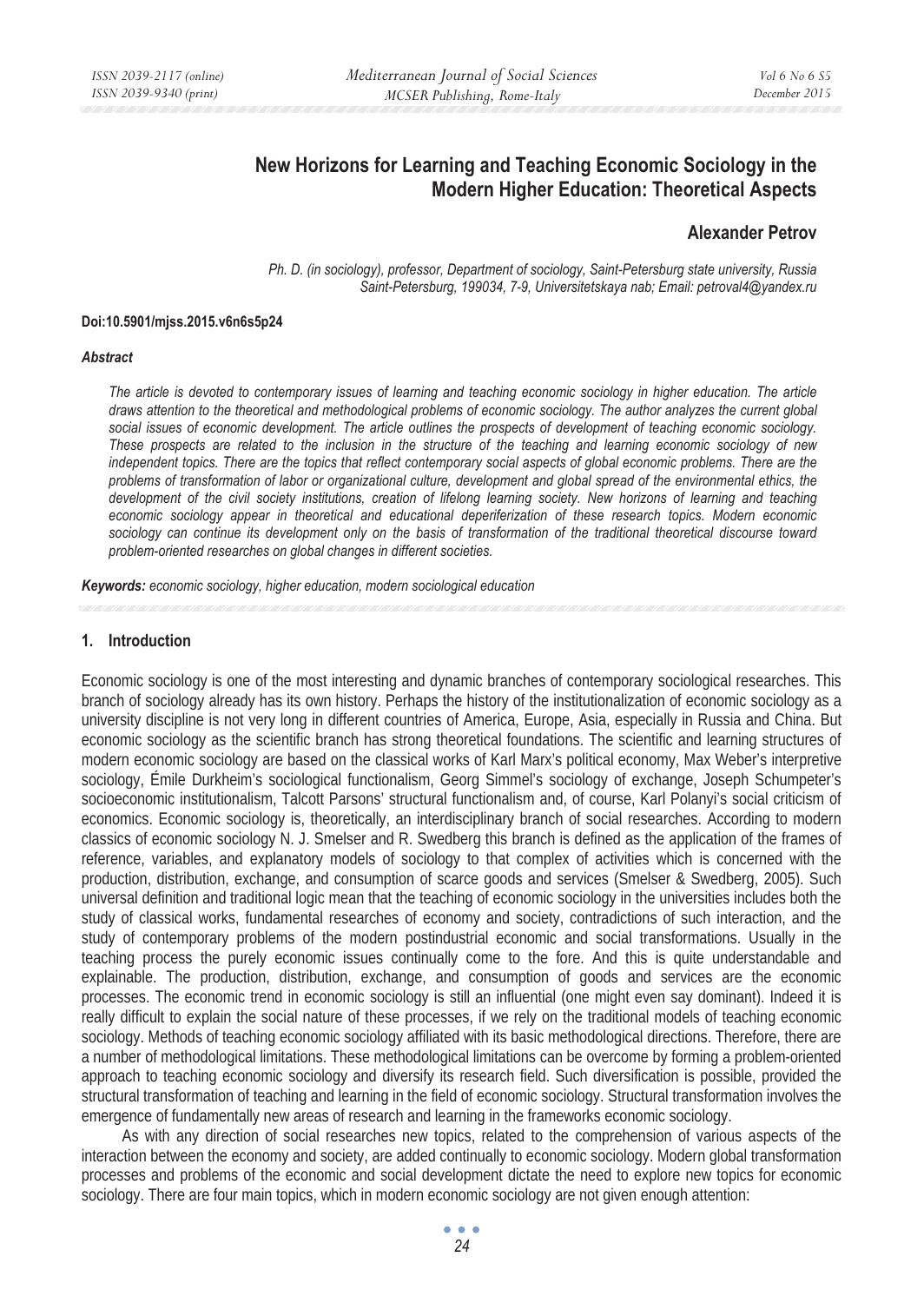- 1. Transformation of labor or organizational culture under the influence of economic globalization;
- 2. Socio-economic aspects of the environmental ethics development;
- 3. Socio-economic problems and barriers to the development of the civil society in different countries;
- 4. Economic and social aspects of the creation of a learning society (or lifelong learning society).

#### **2. Researches of Labor Culture and Aestheticization of Labor Process**

One of these topics is the study of *labor culture*. That is the modern trend in the economic sociology. In economic sociology the studies of labor and organizational culture are in the area of interest sociology of labor, sociology of management, in which labor culture is regarded as one of the factors affecting the productivity of enterprises, as well as the sociology of organizations, where corporate culture is analyzed as a factor in the optimization of formal and informal relations within firms. Feature of all these approaches to the study of corporate culture is the desire to create within them the optimum conditions of the company management through the creation of new process control technologies, including technologies to manipulate intercompany social and economic communications using the labor and organizational culture. In this case, however, is often overlooked necessity of comprehension essence of labor culture as a system of norms, values and rules of conduct, in fact, defining features of social and economic communication within organizations, "embeddedness" of those communications in the overall structure of the socio-economic relations. After all, any organizations are not only closed systems, and experience the powerful, persistent and pervasive impact of different socio-institutional structures that are part of the traditional approaches usually considered only as the external conditions of economic activity. For example, there is the process of social reproduction of the labor resources. And very important factor of this reproduction is the labor culture. The development of the labor relations is always based not only on the development of the means of labor — advanced technology or super-modern equipment. The important conditions for the development of labor relations are the social motivation of labor, human's attitude towards labor and self-realization through the labor activity. All of this is part and parcel of the structure of labor culture and formed by labor aesthetics. Especially as technology could be considered as part of or derivative from the culture and aesthetics of labor, because all human life is labor.

Could we assume that labor (in Adam Smith's interpretation) is the basis of the wealth of nations in the modern times? Yes, we could. However, the basis of the wealth of nations in modern conditions is not just labor, but labor culture and aesthetics. Therefore, labor culture and aesthetics are also the concrete concepts that economic sociology can use to explain the essence of the fundamental contradictions of modern global capitalism.

Labor culture is the main structure of the relations of production (or industrial relations). This structure of social relations appears in the course of the production process. But the labor culture is also an important part of social culture and the process of social reproduction. Social identity is based on labor culture. In addition, the labor culture is very important part of the national culture (Hofstede, Hofstede & Minkov, 2010). Therefore, the labor culture is not only a universal structure of norms and values that define the quality of the workers, labor communications and the production process. Labor culture not only affects labor productivity. Labor culture also creates the specific cultural and aesthetic conditions for socialization and self-realization. Therefore, we could talk about the special qualities of European, American, Chinese, Russian, Indian and other workers. Social and cultural differences determine labor motivation in circumstances when other forms of motivation are not effective (especially in the context of the modern global economic crisis, the globalization of poverty and the global increase in unemployment and declining wages). Global industrial system effectively applied labor culture as an important new resource for development of modern production, because the labor culture is the last societal resource that has not yet involved in the global production process.

Globalization, or rather, economic globalization is a very complex concept. Globalization can't be considered only one aspect — the progressive process of global unification and integration. Global transformation processes include a variety of contradictions (Petrov, 2009). The main contradiction is between the abstract notions about globalization and the concrete manifestations of global transformations. Commodification of traditional culture destroys the "traditional" labor motivation. Therefore, economic globalization destroys "traditional" labor motivation, because cultural globalization destroys national culture and labor traditions. Economic globalization is constituted by the "traditional" labor culture, but it is gradually destroying such type of culture.

Labor culture as a phenomenon of social consciousness is the system of ideas about the creative self-realization in the working process. It is a system of ideas about the possibility and necessity of transformation of material life in certain socio-historical conditions. As mentioned above, the processes of economic globalization form the adverse sociohistorical conditions for self-realization in the ordinary and usual labor. Therefore, to overcome such negative sociohistorical conditions of labor is possible through aestheticization of labor process and aestheticization of the concrete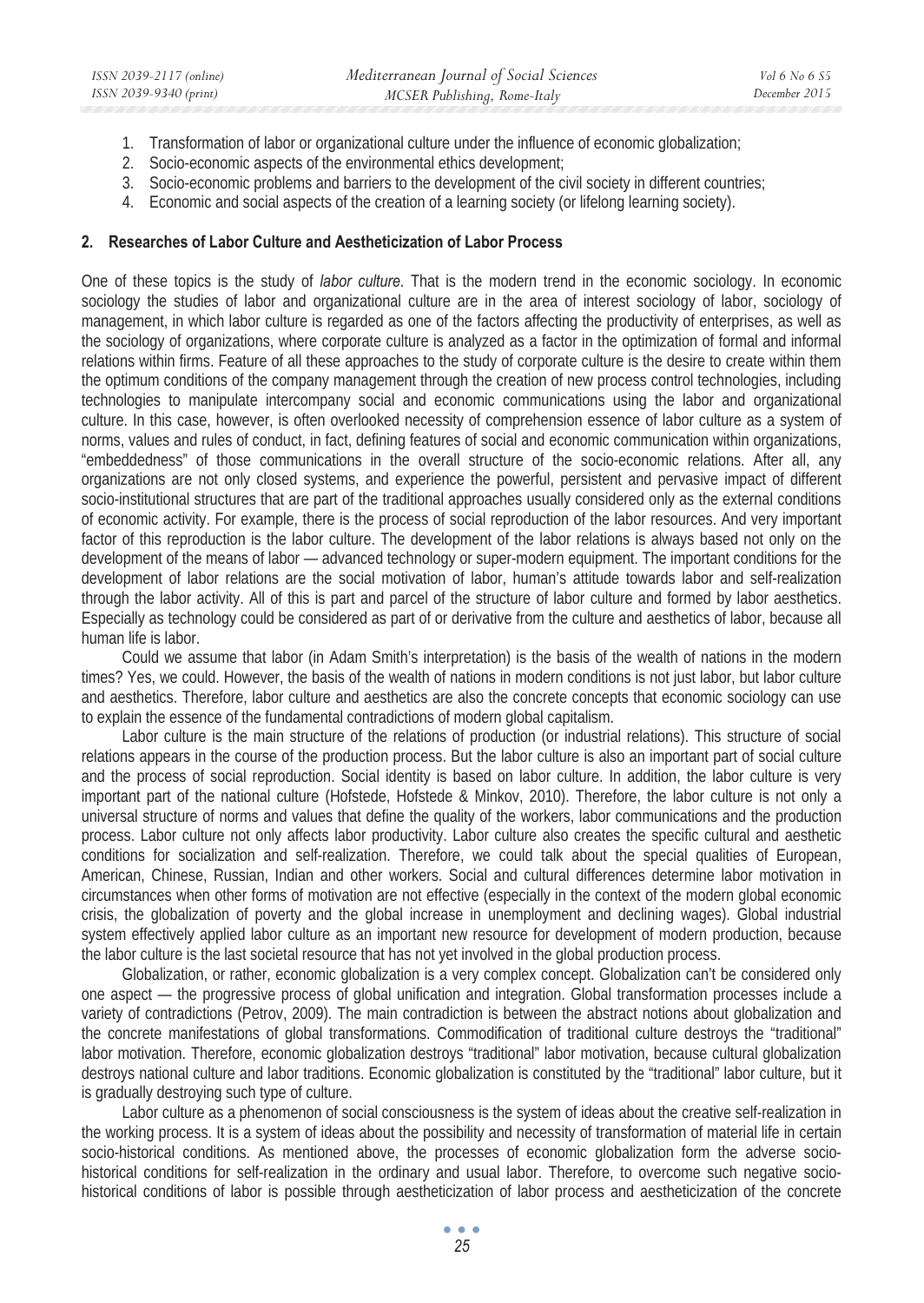labor. That transforms the culture and aesthetics of labor in the new and highly demanded commodity in the labor market. The modern labor market increasingly needs such workers and farmers, who can creatively take the labor process. And their perception is not dependent on the wage level or quality of life in the country. While preserving the "traditional" aesthetics of labor in modern economic conditions is very difficult task for most workers and farmers.

Thus the main resource in the modern context of global transformations is not just labor, but people's attitudes to labor, willingness to work in the modern social and economic conditions. Therefore, the process of economic globalization can also be seen as dialectically contradictory process aestheticization of labor and exploitation of the specific labor aesthetics. Therefore, economic sociology ought to study labor culture as an important part of the modern global industrial relations.

### **3. Researches of the Environmental Ethics**

The development of the global industry has with serious consequences for the environment. The concept of sustainable development involves active search for solutions to preserve the environment in the conditions of a radical transformation of the global industry. The concept of sustainable development is perhaps the most popular concept of social development amongst politicians and scientists in the late 20th – early 21st centuries. The concept of sustainable development implies economic development of society in harmony with nature. This type of social and economic development requires the effective use the limited resources in the modern (post)industrial system and preserve natural resources for future generations. Sustainable development is such type of development that involves maintaining natural environment, because the destruction of nature means the destruction of society. Harmonization of the relations between the modern society and the nature depends on the *environmental ethics*. Social and economic problems and the specificity of the process of harmonization should be the subject of economic sociology.

The harmonization is defined by the possibility of implementation of environmental ethics of sustainable development. But now we can definitely say that the environmental ethics of sustainable development has significant barriers for the implementation. And these barriers are related primarily to economic factors determining the attitude of modern societies to nature.

The first barrier is a modern anti-environmental economic ethics. Typically, social scientists (especially neoliberal economists) do not regard this factor as a major. Modern economic ethics is the ethics of economic efficiency and unlimited success. Economic efficiency is determined only by low costs and high profit. Moreover, thanks to classical and neoclassical economic theory, economic efficiency is considered identical with social efficiency. The logic is simple: low costs mean big profit, big profit means a rich and prosperous society. The modern production system bases on this logic. But the question arises: who needs the unnecessary economic costs of such system? Unnecessary costs do not need anyone. Most unnecessary costs for this system are the environmental costs of economic activity.

In principle, the whole history of humanity might well be interpreted as a set of adaptation processes of different societies at different times to the natural environment due to degradation of nature, especially in the industrial era (Wallerstein, 2004). The efficiency of this adaptation is directly proportional to the degree of the destructive influence of human activities on the environment. The first environmental laws have appeared in the era of ancient Babylon (the code of Hammurabi) and ancient China. But no laws could change the human attitudes to nature as a limitless source of economic possibilities, possibilities for unlimited consumption. A successful industrial growth is only possible while maintaining the principle of externalization of environmental costs. But we've long since learned that industrial growth is the foundation of social progress.

Next barrier is growing geoeconomic differentiation between countries and societies. More and more experts come to this conclusion. Inequality between countries is widening. The U.S., Western European countries are 100 times richer than Ethiopia, Haiti, Nepal and many other countries now. If we abandon preconceived approaches to the study of poverty, one finds that in reality in the world live more than 4 billion poor people (Birdsall, 2006). The global economic crisis of the late-2000s and the Great Recession only exacerbated this differentiation.

Another barrier is the spread of the global consumer society. Reducing total costs in developed and developing countries due to the externalization of environmental costs stimulates further growth of global consumption. Values of the global consumer society orientate to the total subjection of nature to the interests of comfortable life. Mass culture of the consumer society is opposed to national cultures. The national cultures oriented people to the harmonious interaction with the environment during thousands years. But the mass culture of consumer society suppresses the national cultures and forces the majority of people around the world to follow in their consumer behavior the universal strategy of personal comfort at any cost. And this cost is the degradation of nature.

The great barrier is also the process of transnationalization (Subbotin, 2008). Most experts believe that it would be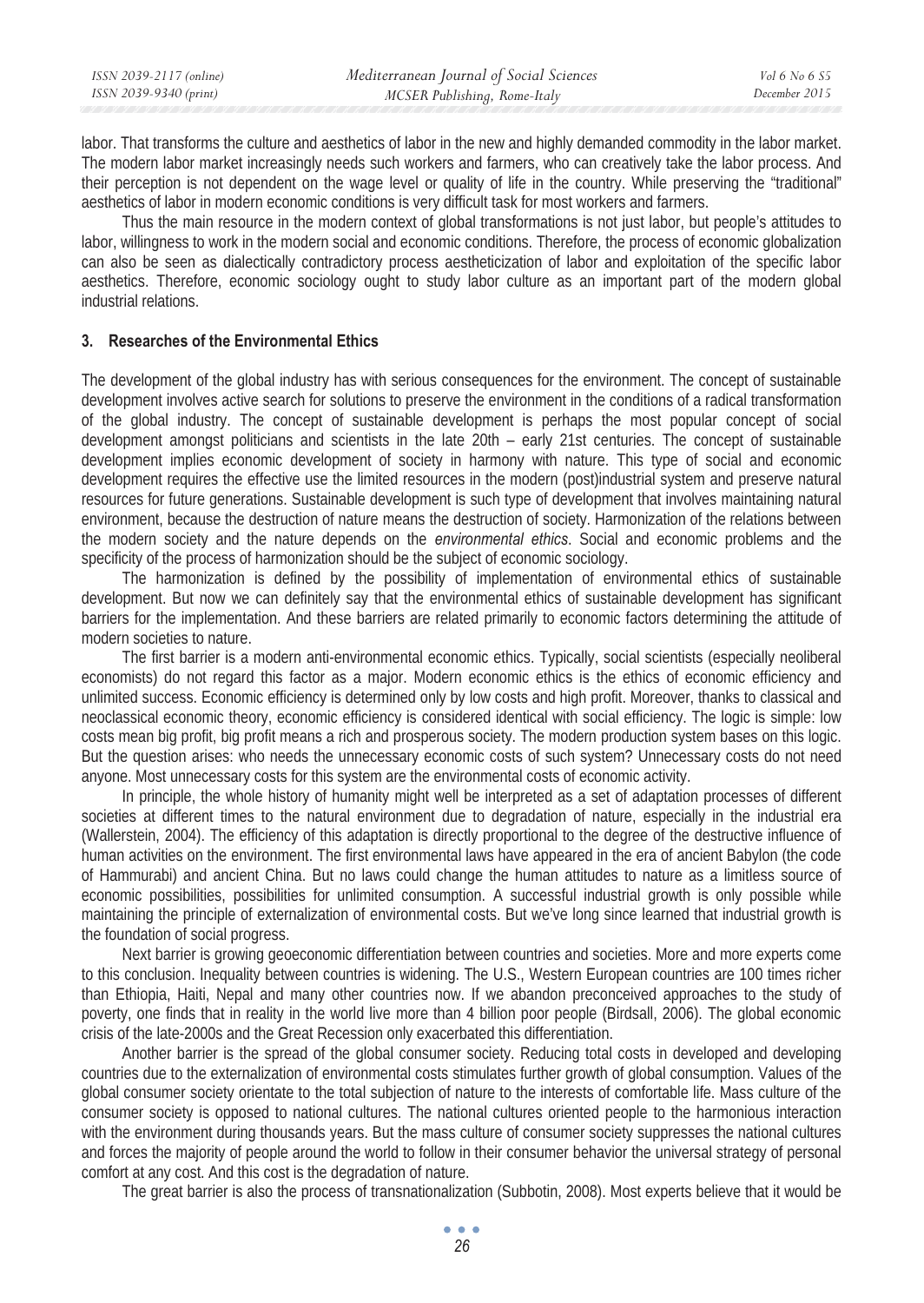| ISSN 2039-2117 (online) | Mediterranean Journal of Social Sciences | Vol 6 No 6 S5 |
|-------------------------|------------------------------------------|---------------|
| ISSN 2039-9340 (print)  | MCSER Publishing, Rome-Italy             | December 2015 |

impossible to solve environmental problems without the investments and high technologies of the transnational corporations. The transnational corporations are developing around the world new energy-saving and resource-efficient productions, new environmental standards, creating new jobs in poor countries, contribute to increase the financial capacity of such countries in solving environmental problems. Dissemination of environmental standards promotes environmental ethics among national producers and consumers in all countries.

The process of transnationalization hides a set of environmental hazards. There are problem of global placement of polluting industries, problem of hazardous waste, problem of international environmental standards, which eliminate economic competition in the different domestic markets. There is also a danger of freezing of environmental regulation, especially in poor countries. Perhaps it is the most difficult problem. Of course, there are a lot of barriers to the development of environmental ethics for sustainable development. But the economic barriers are the most important under modern conditions. Contemporary economic sociology ought to include the results of such researches in own subject area.

### **4. Researches of the Socioeconomic Aspects of the Civil Society Development**

Global economic transformation processes create not only new opportunities for the development of different countries, not only allow to use more and more effectively the achievements of scientific-technical progress and new forms of labor organization in the national economies. These transformation processes also lead to the aggravation of old and the emergence of new social problems and labor conflicts. Millions of ordinary employees in different countries face daily with various forms of employment discrimination, issues of respect for economic human rights, low level of social protection. *Civil society* is a system of non-governmental organizations, institutions, associations, foundations, and professional associations. Civil society realizes feedback function between the subject and object of public management, between those who make decisions that affect the lives and well-being of majority of citizens, and this majority, thereby correcting the economic policy in order to improve its social efficiency. Thus civil society can influence the processes of economic changes in general as a specific social system, and in particular through specific organizations directly related to the economic life of society (e.g. political movements, social associations, trade unions, etc.). Therefore, socio-economic researches of problems of civil society formation, its impact, including on economic policy, are crucial for understanding the essence and prospects of social development processes. In many countries civil society is treated as the basis of social self-government. In many countries civil society is seen as the basis of social self-government, which is independent of the state or business structures. Such system of the local self-government allows to solve many social problems without state authorities or business. Social efficiency of any economic transformation depends on an adequate perception of the majority of citizens of these changes and the opportunity to have a significant impact on the process of making socially important economic and political decisions. However, citizens can effectively influence government and business in the modern system of social and political communication only if there are developed, effective, popular civil society institutions in the country. But on the path of development of civil society institutions there are many obstacles and problems, e. g. the lack of traditions and culture of civil society, the growth of social differentiation in many countries and low living standards of large groups of citizens, regional and social disparities, financial limits for the formation of independent civil society institutions.

## **5. Researches of the Lifelong Learning Society**

One of the most important aspects of improving the competitiveness of modern companies and national systems of production is the creation of favorable conditions for the formation, reproduction and effective use of the innovative potential of employees. Innovation capacity of labor resources of the national economies and the quality of human capital of particular companies are determined in modern conditions of the global spread of "knowledge economy" by the opportunities for continuous learning or lifelong learning of staff. *Lifelong learning* contributes to improving the competitiveness of the staff at the corporate, national and global labor markets. Why is it so important now? In the modern global economic system part (and often large) value of any goods or services creates through the use of such important production factor as knowledge and experience. Therefore, the organization of continuous training of staff is becoming an effective tool in the competition and strengthening the company's position on the global and local markets. Lifelong learning is gradually becoming not only a part of corporate HR-policy, but also an element of corporate culture. Extensive experience in organizing systems of corporate lifelong learning exists in Japan, South Korea and China. People's commitment for lifelong learning in these countries has a significant impact on the gradual and substantial economic growth of these countries, becoming to some degree the key to economic stability and positive social change in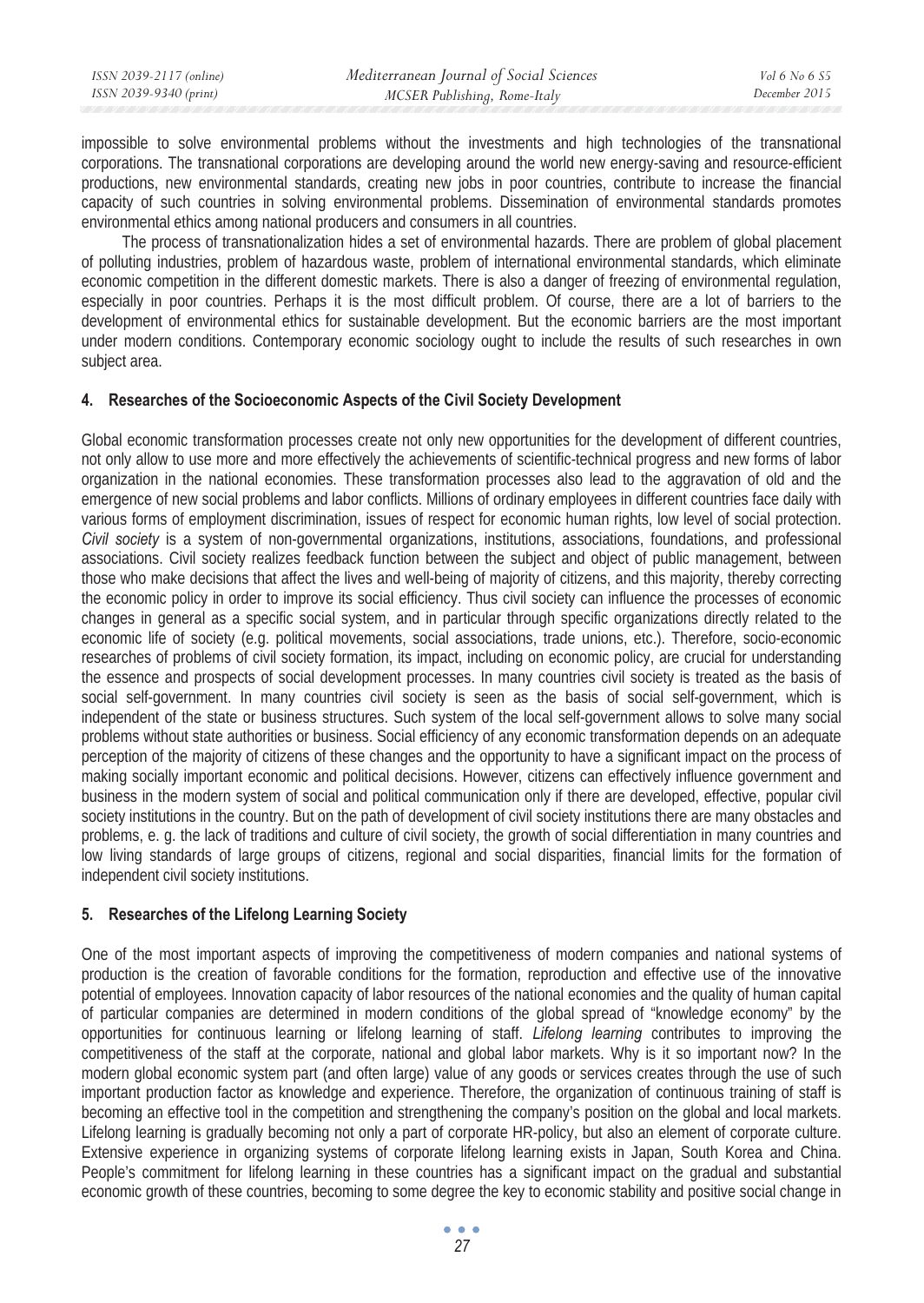the Asia-Pacific region.

The exhaustion of opportunities for extensive development of the industry through the inclusion of new nonrenewable resources in large quantities has led in the second half of the XX century to the necessity of increasing the competitiveness of national economies and concrete companies at the expense of the resource that "there would be abundance". So the only resource is the corporative human capital. The main resource of companies is the workforce, qualified, experienced, creative staff, and, importantly, loyal to the values of the organizational culture. The professional education, which is paid by the state and companies, has turned from a privilege for the few "white" and "blue" collar workers to a necessity and an integral part of the modern labor activity. The competition between companies, which is aimed at permanent search and attraction of more and better qualified workforce, was gradually transformed into a competition for the improvement of working conditions, improving the efficiency of management of organizational culture. One of the most important values of this culture becomes continuous education of the staff.

The famous American economist J. E. Stiglitz claims, that "citizens in the world's richest countries have come to think of their economies as being based on innovation. But innovation has been part of the developed world's economy for more than two centuries…" And "rising incomes should largely be attributed not to capital accumulation, but to technological progress — to learning how to do things better" (Stiglitz, 2014, p. 2). "To do things better" is necessary to create conditions for constant self-improvement producers. Permanent self-improvement should be an integral part of the economic culture. So lifelong learning is not only a system for improving the competitiveness of corporations and national systems of production, but also the important value of the modern global economic culture. Global spread of learning society's structures could create favourable conditions for improving the quality of human resources, increasing productivity, stimulating innovation. Of course, towards the formation of lifelong learning society there are many problems. For example, the management of modern companies still seek to hire specialists who already have a good education and professional experience. This human resource policy is focused on reducing the costs of staff training in the short term. But such a policy would lead to deterioration in the quality of corporate human capital in the long term. This is a corporate policy creates additional problems for the hiring of young workers. Since labor adaptation requires the creation of a corporate system of continuous education. A barrier to the development of lifelong learning in the global scale is the geoeconomic differentiation between countries.

## **6. Conclusion**

Economic sociology for several decades has a strong position in the structure of the higher University sociological education in different countries. The classical structure of teaching economic sociology includes analysis of sociological theories of production, distribution, exchange and consumption (Smelser, 1994). This methodological approach is now generally accepted in the framework of modern sociological education. Such methodological approach is characterized by the internal logic. But this logic is the logic of classical economic analysis. A similar logic is preserved under the new economic sociology (Radaev, 2005; Economic Sociology: Theory and History, 2012). The only significant difference is that the scope of the economic and sociological analysis is extended by the introduction of the concept of "social networks". Modern economic sociology as a university discipline needs a transformation of the traditional theoretical discourse toward problem-oriented researches on global changes in different societies. The traditional model of research and teaching in economic sociology is not suitable for this purpose. The transformation of the structure of teaching economic sociology is determined by the possibility of the inclusion of new topics. There are the topics that reflect contemporary social aspects of global economic problems. There are the problems of transformation of labor or organizational culture, development and global spread of the environmental ethics, the development of the civil society institutions, creation of lifelong learning society. New horizons of learning and teaching economic sociology appear in theoretical and educational *deperiferization* of these research topics that are weakly interested by representatives of this branch of sociology.

### **7. Acknowledgements**

I'd like to thank my Russian, American and Chinese colleagues form the St.-Petersburg state university, Columbia University, Shanghai Jiao Tong university for their valuable ideas, criticism and an opportunity to discuss current international issues of teaching and learning in the field of economic sociology.